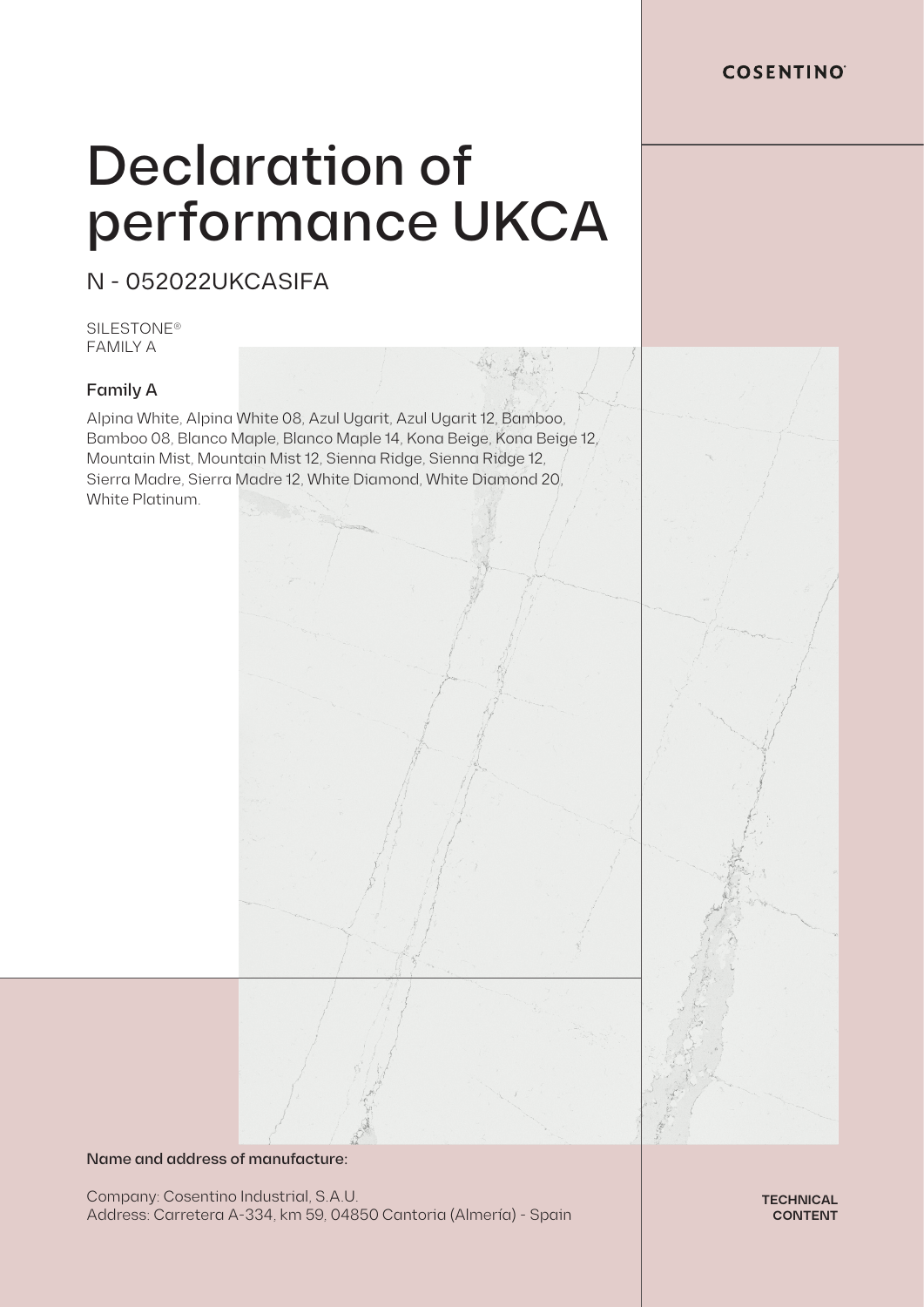Name and no: CIDEMCO-TECNALIA, 11239.

Task: Reaction to fire test in accordance with standard BS EN 13501:2018.

Assessment system: 3.

Document issued and date of issue: reports 28922-1 and 28922-2, 08/03/2012.

### ESSENTIAL CHARACTERISTICS PERFORMANCE

| Waterproof (water absorption) BS EN 14617-1              | $W_1 \le 0.05$                |
|----------------------------------------------------------|-------------------------------|
| Resistance to breaking (flexural strength) BS EN 14617-2 | $25.0 \le F_{3} < 40.0$       |
| <b>Fire reaction BS EN 13501-1</b>                       | $A2_{a}$ , s1 / $A2$ , s2, d0 |
| <b>Slipperiness BS EN 14231</b>                          | SRV (Polished) wet = 8        |
|                                                          | SRV (Polished) dry = 46       |
|                                                          | SRV (Suede) wet = 10          |
|                                                          | $SRV$ (Suede) dry = 44        |
| <b>Tactility / visibility Description</b>                | <b>NPD</b>                    |
| Thermal conductivity BS EN ISO 10456                     | 1.3 W/m K                     |
| Durability -                                             | Not relevant                  |
| Adherence for cementitious adhesives BS EN 1348          | 3.50 N/mm <sup>2</sup>        |

This declaration of performance is issued under the sole responsibility of the manufacturer.

Signed by and in representation of the manufacturer by:

Miguel Segovia Quality Department Director

Place and date of issue: Cantoria, 04/2022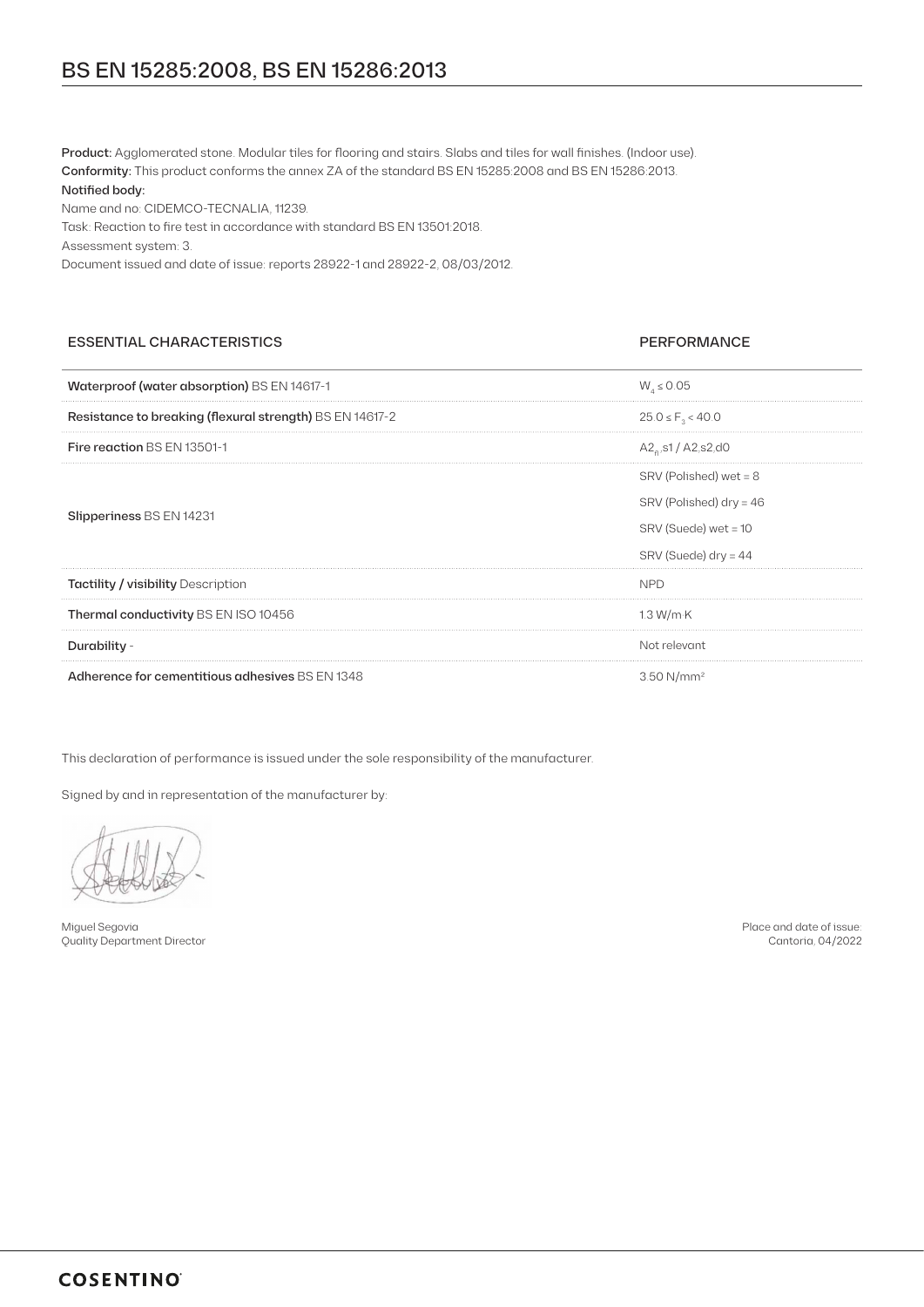# Declaration of performance UKCA

N - 052022UKCASIFB

**SILESTONE®** FAMILY B

## Family B

Aluminio Nube, Amazon, Arctic, Arden Blue, Bianco River, Blanco Capri, Blanco City, Blanco Maple Orna, Blanco Matrix, Blanco Norte, Blanco Norte 14, Brooklyn, Calypso, Carbono, Cemento Spa, Charcoal Soapstone, Chrome, Copper Mist, Coral Clay Colour, Crema Minerva, Crema Minerva 16, Cygnus, Cygnus 15, Daria, Desert Silver, Doradus, Doradus 13, Et. Emperador (\*), Et. Marfil, Et. Marquina (\*), Et. Noir (\*), Et. Serena, Forest Snow, Gris Expo, Haiku, Helix, Iconic Black (\*), Iron Bark, Iron Ore, Kensho, Kimbler Mist, Lagoon, Laugar, Luna, Luna 14, Lyra, Marengo, Merope, Moonstone, Negro Anubis, Negro Tebas, Negro Tebas 18, Niebla, Noka, Nymbus, Ocean Jasper F, Ocean Storm, Pacifica, Piano Cool, Pietra, Pulsar, Quasar, Riverbed, Rosso Monza, Rougui, Royal Reef, Tigris Sand, Unsui, Urban Frost, Valkyrie, Verde Fun, Vortium, White Storm, White Storm 14, Yukon.

(\*) With N-Boost technology

### Name and address of manufacture:

Company: Cosentino Industrial, S.A.U. Address: Carretera A-334, km 59, 04850 Cantoria (Almería) - Spain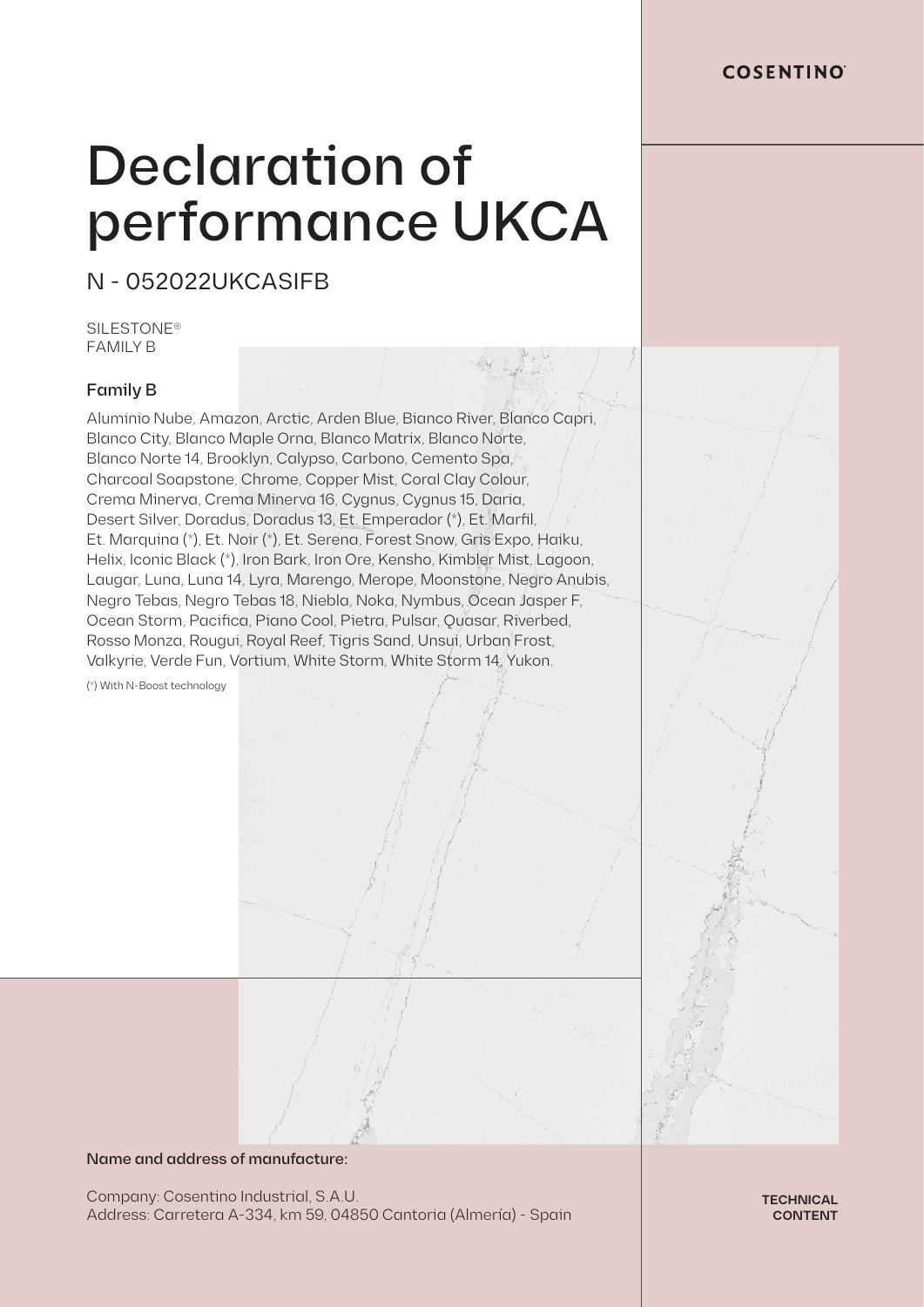Name and no: CIDEMCO-TECNALIA, 11239.

Task: Reaction to fire test in accordance with standard BS EN 13501-1:2018.

Assessment system: 3.

Document issued and date of issue: reports 28922-1 and 28922-2, 08/03/2012.

### ESSENTIAL CHARACTERISTICS PERFORMANCE

| Waterproof (water absorption) BS EN 14617-1              | $W_4 \le 0.05$               |
|----------------------------------------------------------|------------------------------|
| Resistance to breaking (flexural strength) BS EN 14617-2 | $F_{1} \ge 40.0$             |
| Fire reaction BS EN 13501-1                              | $A2_{\text{a}}$ ,s1/A2,s2,d0 |
| Slipperiness BS EN 14231                                 | SRV (Polished) wet = 8       |
|                                                          | SRV (Polished) dry = 43      |
|                                                          | $SRV$ (Suede) wet = 9        |
|                                                          | SRV (Suede) dry = 40         |
| <b>Tactility / visibility Description</b>                | <b>NPD</b>                   |
| Thermal conductivity BS EN ISO 10456                     | 1.3 W/m K                    |
| Durability -                                             | Not relevant                 |
| Adherence for cementitious adhesives BS EN 1348          | 3.50 N/mm <sup>2</sup>       |

This declaration of performance is issued under the sole responsibility of the manufacturer.

Signed by and in representation of the manufacturer by:

Miguel Segovia Quality Department Director

Place and date of issue: Cantoria, 05/2022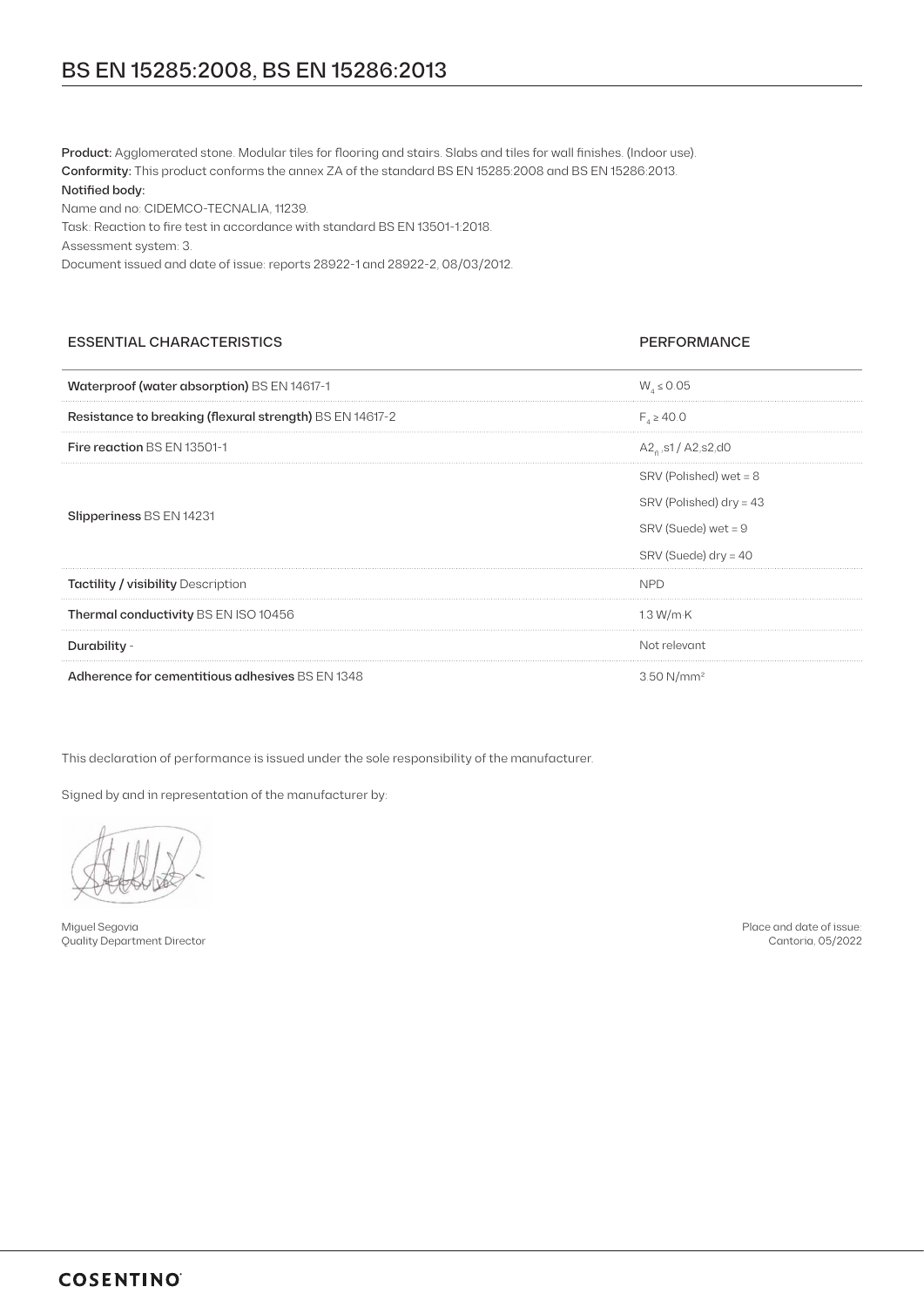# Declaration of performance UKCA

N - 052022UKCASIFC

**SILESTONE®** FAMILY C

## Family C

Altair, Altair 15, Arcilla Red, Ariel, Bianco Calacatta, Blanco Orion, Blanco Zeus, Cala Blue, Calacatta Exotic, Camden, Cincel Grey, Classic Calacatta, Classic White, Creamstone, Corktown, Et. Bella, Et. Calacatta Gold, Et. D'or, Et. Statuario, Ethereal Cloud, Ethereal Dusk, Ethereal Glow, Ethereal Haze, Ethereal Indigo, Ethereal Noctis, Faro White, Halcyon, Iconic White (\*), Lusso, Miami Vena, Miami White, Miami White 17, Nolita, Pearl Jasmine, Poblenou, Polaris, Posidonia Green, Seaport, Silken Pearl, Silver Lake, Snowy Ibiza, Toscana Cream, White Arabesque.

(\*) With N-Boost technology

### Name and address of manufacture:

Company: Cosentino Industrial, S.A.U. Address: Carretera A-334, km 59, 04850 Cantoria (Almería) - Spain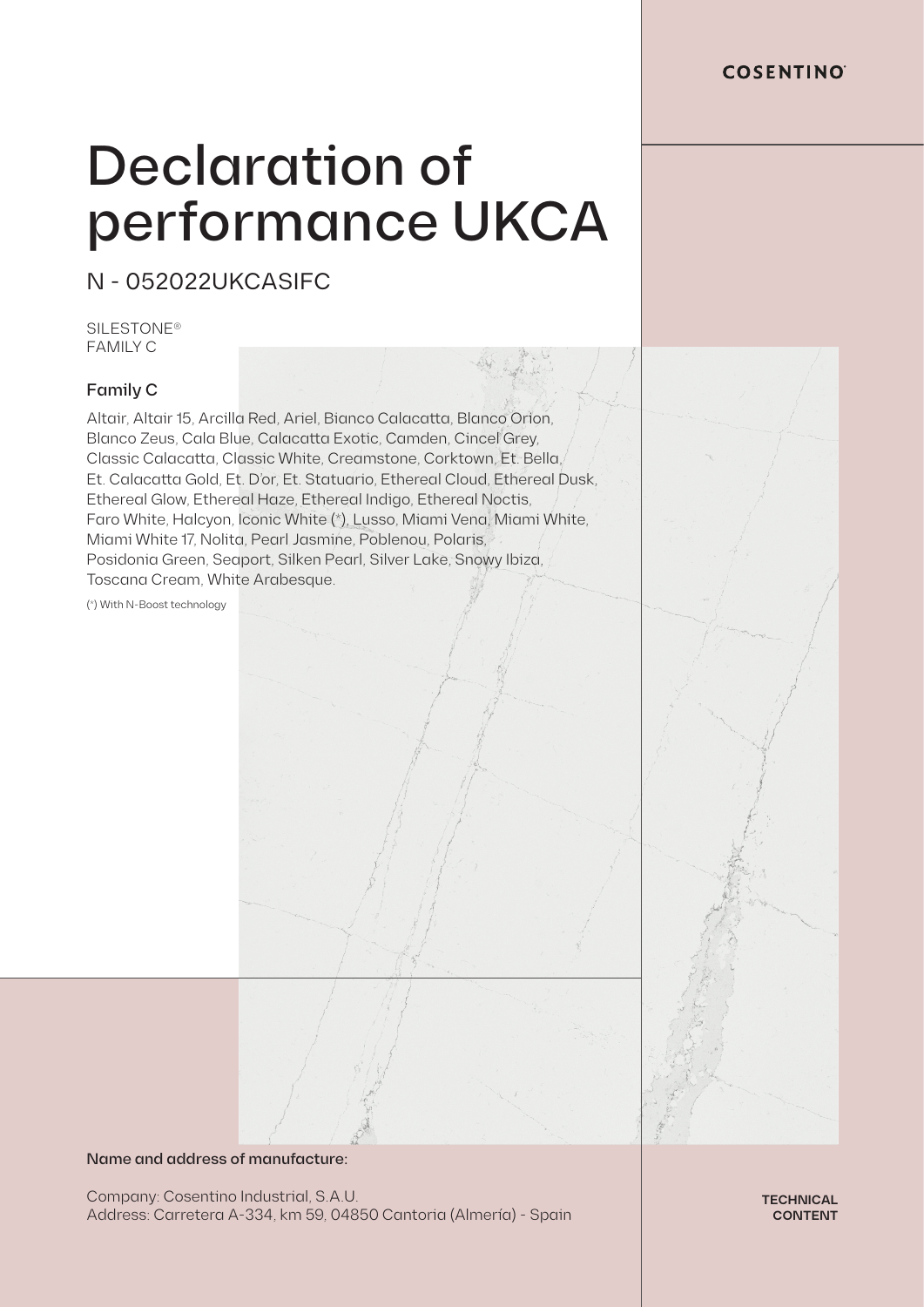Name and no: CIDEMCO-TECNALIA, 11239.

Task: Reaction to fire test in accordance with standard BS EN 13501-1:2018.

Assessment system: 3.

Document issued and date of issue: reports 28922-1 and 28922-2, 08/03/2012.

### ESSENTIAL CHARACTERISTICS PERFORMANCE

| Waterproof (water absorption) BS EN 14617-1              | $W_4 \le 0.05$                |
|----------------------------------------------------------|-------------------------------|
| Resistance to breaking (flexural strength) BS EN 14617-2 | $F_{1} \ge 40.0$              |
| Fire reaction BS EN 13501-1                              | $A2_{a}$ , s1 / $A2$ , s2, d0 |
| Slipperiness BS EN 14231                                 | SRV (Polished) wet = 5        |
|                                                          | SRV (Polished) dry = 37       |
|                                                          | SRV (Suede) wet = 10          |
|                                                          | $SRV$ (Suede) dry = 40        |
| <b>Tactility / visibility Description</b>                | <b>NPD</b>                    |
| Thermal conductivity BS EN ISO 10456                     | 1.3 W/m K                     |
| Durability -                                             | Not relevant                  |
| Adherence for cementitious adhesives BS EN 1348          | 3.50 $N/mm^2$                 |

This declaration of performance is issued under the sole responsibility of the manufacturer.

Signed by and in representation of the manufacturer by:

Miguel Segovia Quality Department Director

Place and date of issue: Cantoria, 05/2022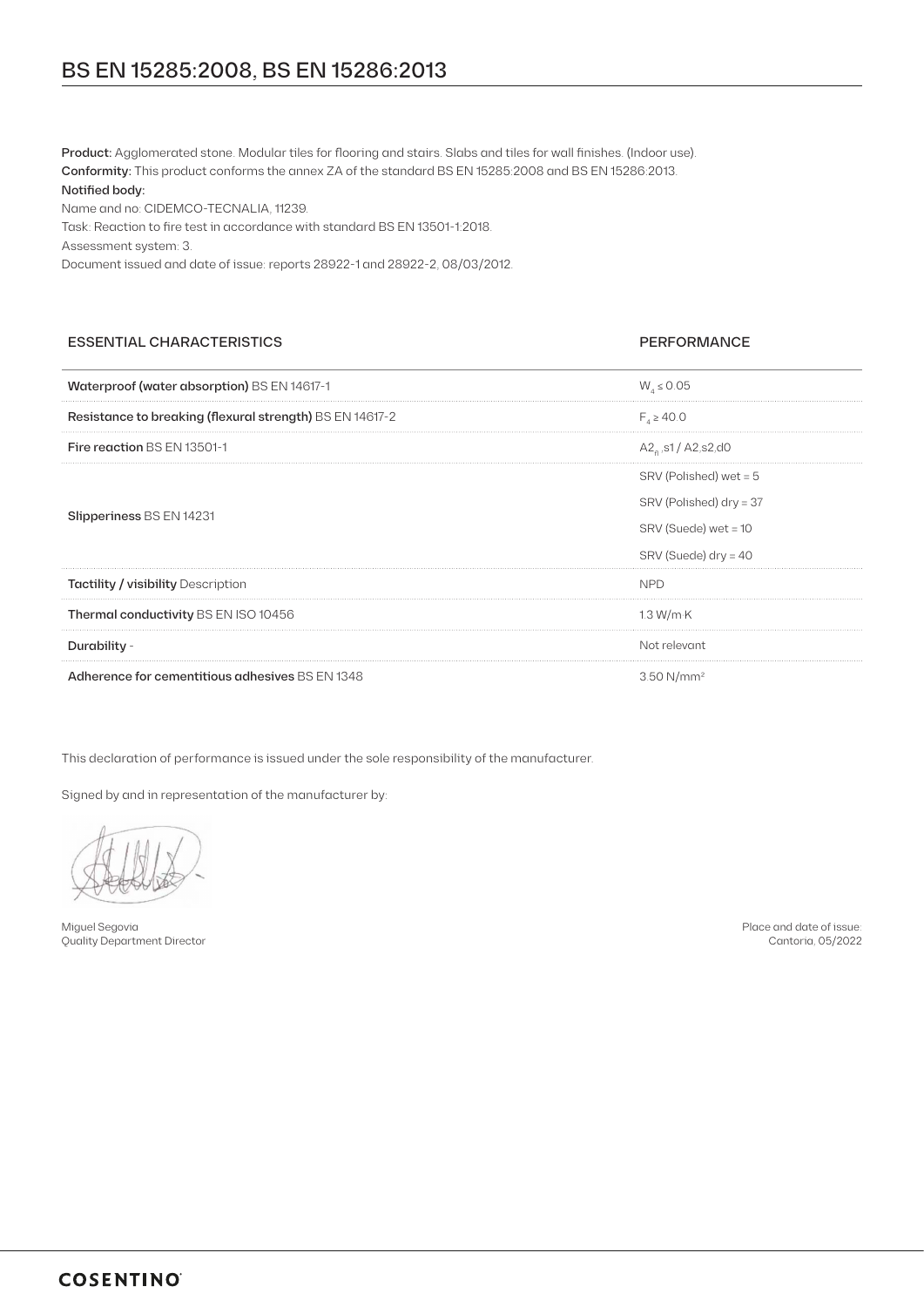# Declaration of performance UKCA

N - 052022UKCASIFD

SILESTONE® FAMILY D

## Family D

Stellar Cream, Stellar Eros, Stellar Grey, Stellar Night, Stellar Snow, Stellar Snow 13.

# Name and address of manufacture:

Company: Cosentino Industrial, S.A.U. Address: Carretera A-334, km 59, 04850 Cantoria (Almería) - Spain